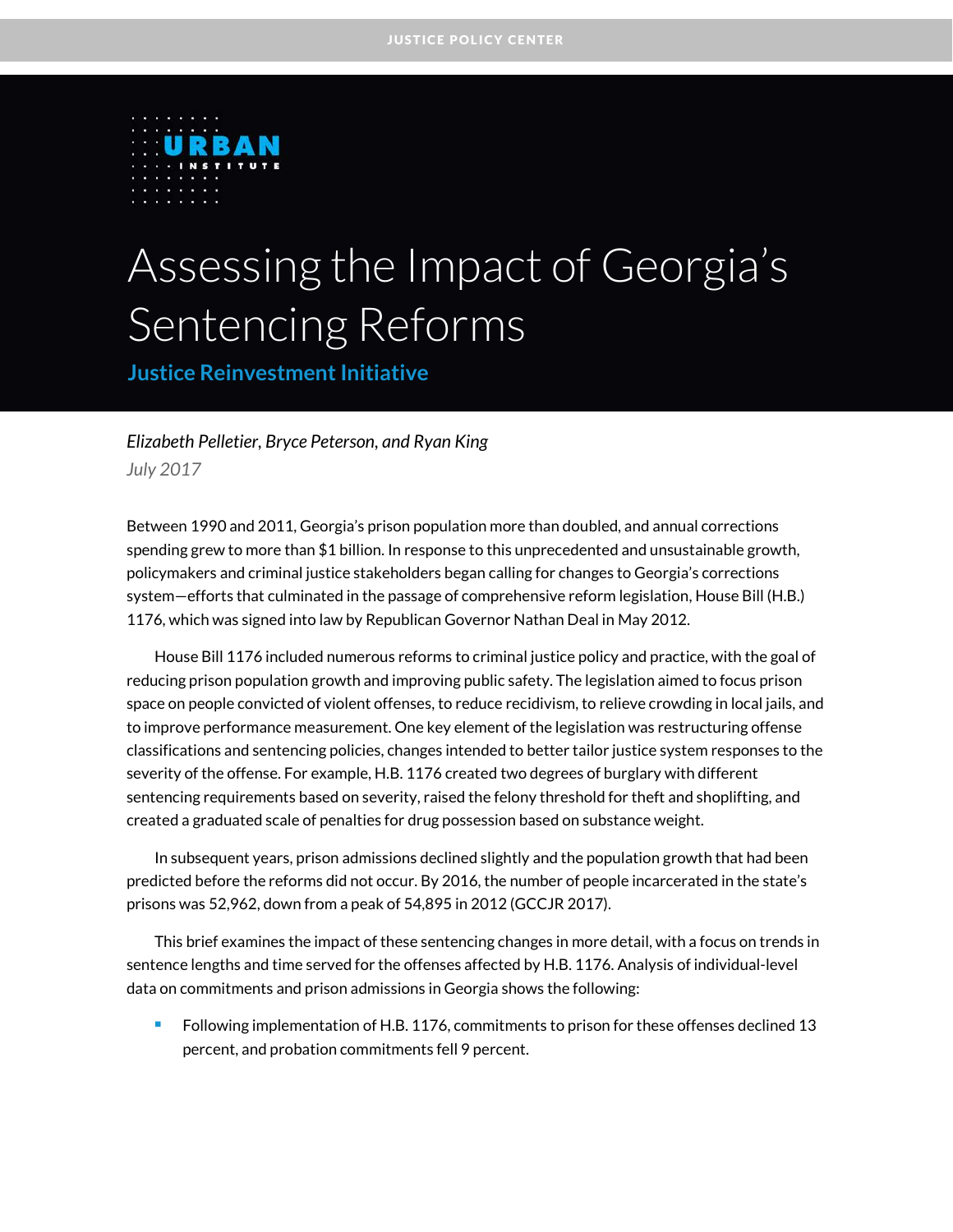- **Sentence lengths for most offenses affected by H.B. 1176 declined following implementation.** For example, the average prison sentence length for drug possession fell 1.5 years, from 7.2 years to 5.6 years (a 23 percent decline).
- Time served in prison and on probation has begun to decline for people convicted of offenses affected by H.B. 1176.

# Background

In 2011, nearly 56,000 people were incarcerated in Georgia's prison system. The state had one of the nation's highest incarceration rates and was spending more than \$1 billion each year on corrections. These troubling trends were projected to continue, and the prison population and correctional spending were projected to grow substantially. Although the state prison system was operating at 107 percent capacity in 2011, officials estimated the prison population would increase an additional 8 percent in five years, costing an additional \$264 million (GCCJR 2014; Pew Center on the States 2012; SCCJRG 2011).

Despite high spending and incarceration levels, the system was not improving public safety. Recidivism rates had remained stagnant for at least a decade, and approximately 30 percent of people released from prison were reconvicted of a felony within three years (Pew Center on the States 2012).

Stakeholders across the political spectrum, including Georgia's newly elected governor, Republican Nathan Deal, recognized the need to reform the state's criminal justice system. State leaders sought support for these efforts through the Justice Reinvestment Initiative, a public-private partnership jointly funded by the Pew Charitable Trusts and the Bureau of Justice Assistance at the US Department of Justice. In April 2011, H.B. 265 set reform efforts in motion by forming the Special Council on Criminal Justice Reform for Georgians, a group with bipartisan representation from all three branches of government, and the Joint Committee on Criminal Justice Reform, a committee of lawmakers that would be a liaison between the council and the state legislature (Pew Center on the States 2012; SCCJRG 2011).

The council analyzed Georgia's criminal justice system to determine the main causes of growth in the state's prison population. Pew and its partners at Applied Research Services Inc. and the Crime and Justice Institute provided technical assistance, and the council sought input from a diverse group of criminal justice stakeholders.

This analysis determined that the large and growing prison population was a result of policy decisions about who was being sent to prison and for how long. Many people evaluated as "low risk" were in prison, but alternatives to incarceration were scarce, and resources to supervise people on probation and parole were insufficient. As the prison population grew, the state faced a growing backlog of people being housed in local jails awaiting placement at a state prison facility. Furthermore, the state lacked a comprehensive performance measurement system to evaluate criminal justice system outcomes (Pew Center on the States 2012).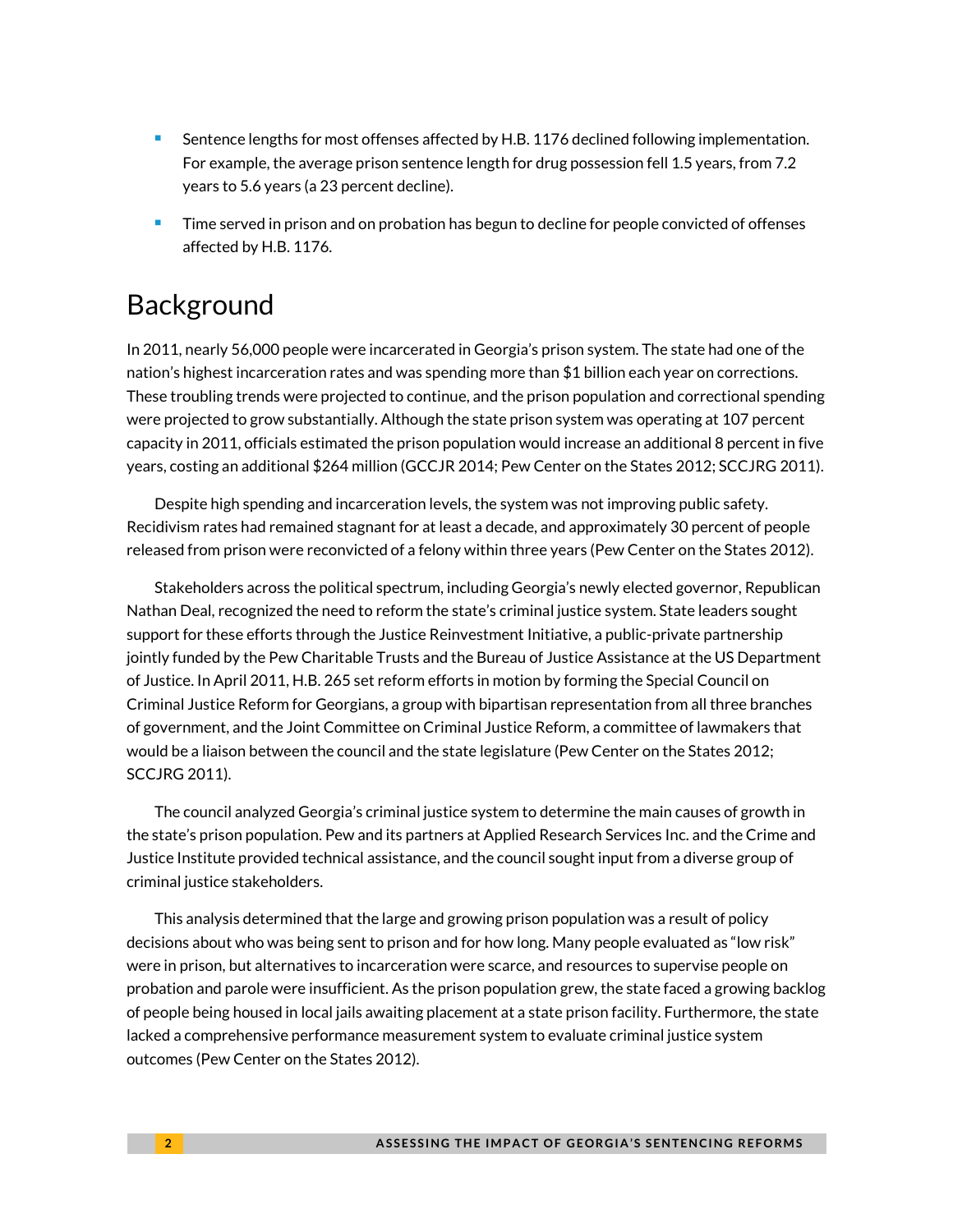Based on these findings, the council assembled a list of policy recommendations, many of which were incorporated into H.B. 1176. The bill passed unanimously in both the House and Senate and was signed into law by Governor Deal on May 2, 2012. House Bill 1176 sought to improve the state's criminal justice system by doing the following:

- **Revising felony thresholds and sentencing structures for drug and property crimes to focus** prison space on the most serious offenses
- **Strengthening probation and alternative sentencing options**
- $\blacksquare$  Relieving local jail crowding
- **Improving performance measurement systems**

In this brief, we focus on trends in commitments, sentencing, and time served before and after reform implementation. First, we examine general trends in commitments to prison and probation. Next, we analyze trends in sentencing for offense categories affected by the bill. Finally, we present preliminary evidence on changes to time served in prison and on probation following reform implementation.

# Changes to Sentencing and Offense Classifications

Our analysis focuses on H.B. 1176's changes to classification and sentencing structures for burglary, theft, shoplifting, forgery, and drug possession. Table 1 summarizes how the legislation changed the classification and penalties for these offenses (SCCJRG 2012). For a full description of statutory changes included in the bill, see the appendix.

Provisions in the bill began to be implemented on July 1, 2012, the beginning of fiscal year 2013.<sup>1</sup>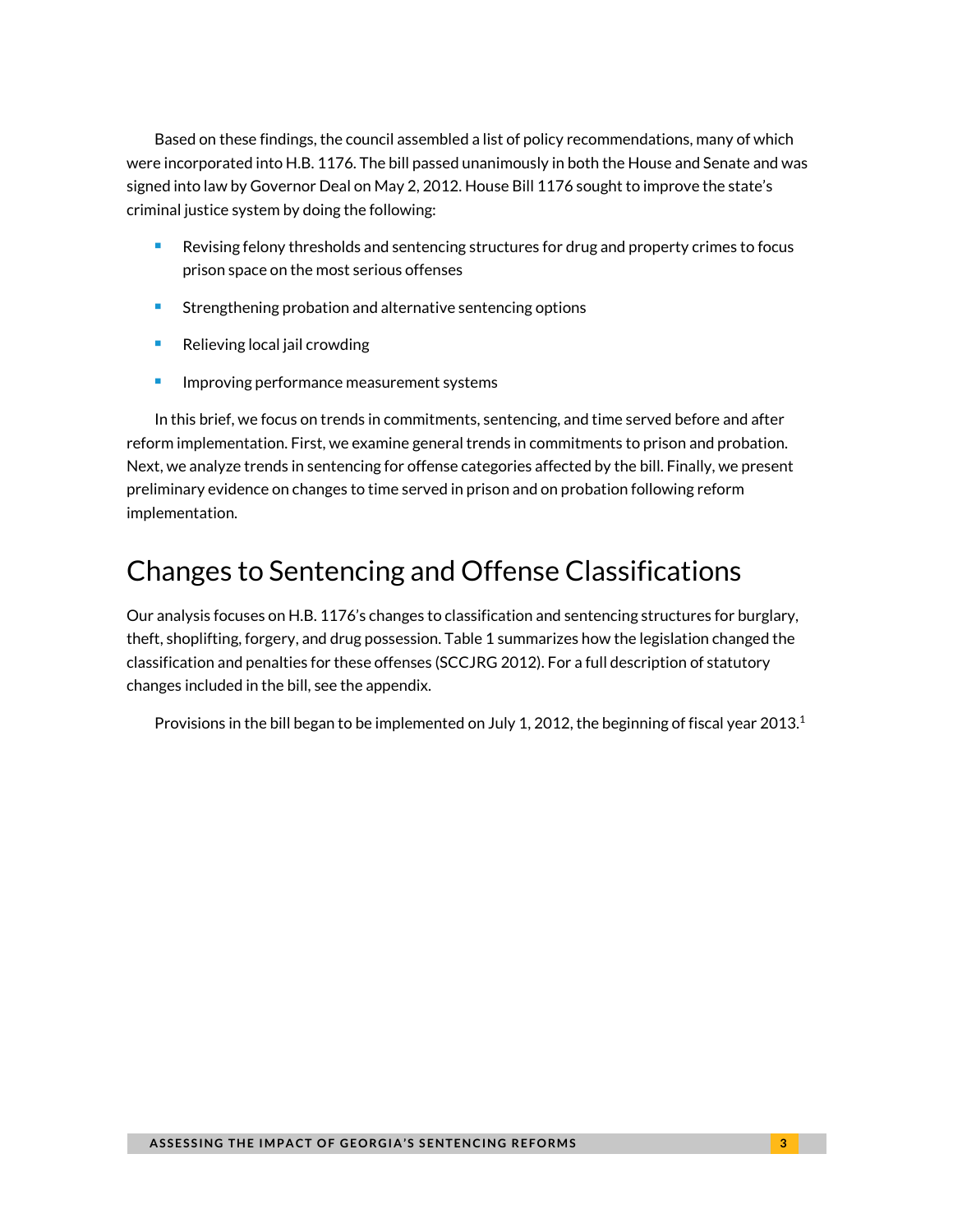#### TABLE 1

#### **Sentencing and Offense Classification Changes Made by House Bill 1176**

| <b>Offense</b>  |                                                                                                                                                                                                                                                                                                                                                                                            |  |  |  |  |  |
|-----------------|--------------------------------------------------------------------------------------------------------------------------------------------------------------------------------------------------------------------------------------------------------------------------------------------------------------------------------------------------------------------------------------------|--|--|--|--|--|
| category        | Changes enacted by House Bill 1176                                                                                                                                                                                                                                                                                                                                                         |  |  |  |  |  |
| <b>Burglary</b> | Created degrees of burglary based on seriousness of offense<br>ш<br>Decreased maximum sentence length for second-degree burglary from 20 years to 5<br>years (1st conviction) and 8 years (2nd conviction)<br>Increased minimum and maximum sentence lengths for third and subsequent convictions<br>of first-degree burglary<br>Allows sentences to probation up to the fourth conviction |  |  |  |  |  |
| Theft           | Raised felony theft threshold from \$500 to \$1,500<br>Created graduated scale of penalties based on value of stolen items, reducing the<br>maximum sentence for items valued at less than \$5,000<br>Increased minimum and maximum sentence for the most serious theft (\$25,000 and<br>above)                                                                                            |  |  |  |  |  |
| Shoplifting     | Raised felony shoplifting threshold from \$300 to \$500<br>п                                                                                                                                                                                                                                                                                                                               |  |  |  |  |  |
| Forgery         | Created new degrees of forgery based on seriousness of the offense and a corresponding<br>ш<br>graduated scale of penalties<br>Allowed some forgeries (fourth degree) to be categorized as misdemeanors<br>Increased maximum sentence for the most serious forgeries                                                                                                                       |  |  |  |  |  |
| Fraud           | Raised felony fraud threshold from \$500 to \$1,500<br>٠                                                                                                                                                                                                                                                                                                                                   |  |  |  |  |  |
| Drug possession | Created degrees of drug possession based on weight and a corresponding graduated<br>scale of penalties<br>Reduced the minimum and maximum sentence length for all drug weights<br>Removed drug possession from the recidivist statute                                                                                                                                                      |  |  |  |  |  |

**Source:** [H.B. 1176,](http://www.legis.ga.gov/legislation/en-US/Display/20112012/HB/1176) 2011–12 Reg. Sess. (Ga. 2012).

### **Commitments to Prison and Probation Declined**

Since Georgia implemented sentencing reforms, commitments to both prison and probation declined. Overall commitments to prison and probation for these offenses fell from 28,604 in 2012 to 25,784 in 2015, a 10 percent decline. Prison commitments fell 13 percent, and probation commitments fell 9 percent during this period. The share of commitments to probation (relative to prison) increased slightly after H.B. 1176 took effect, rising 1 percentage point from 74 to 75 percent of commitments.

That prison and probation commitments both declined in Georgia is notable given the specific sentencing and classification changes made for these offense categories. One effect of reforms such as those included in H.B. 1176 (e.g., changes in felony theft thresholds and widened probation eligibility) can be that people are sentenced to probation when they would have otherwise received a prison sentence.<sup>2</sup> Prison admissions may fall, but the number of commitments to prison and probation could stay constant or even grow as people are sentenced to probation rather than prison (Elderbroom et al. 2016). In Georgia, this trend did not occur. Prison commitments fell, but so did probation commitments, suggesting that the effects of the reforms extended beyond shifting a certain number of would-be prison admissions to probation. These trends are reflected in figures 1 and 2, which show the number and percentage of commitments to prison and probation for offenses affected by H.B. 1176.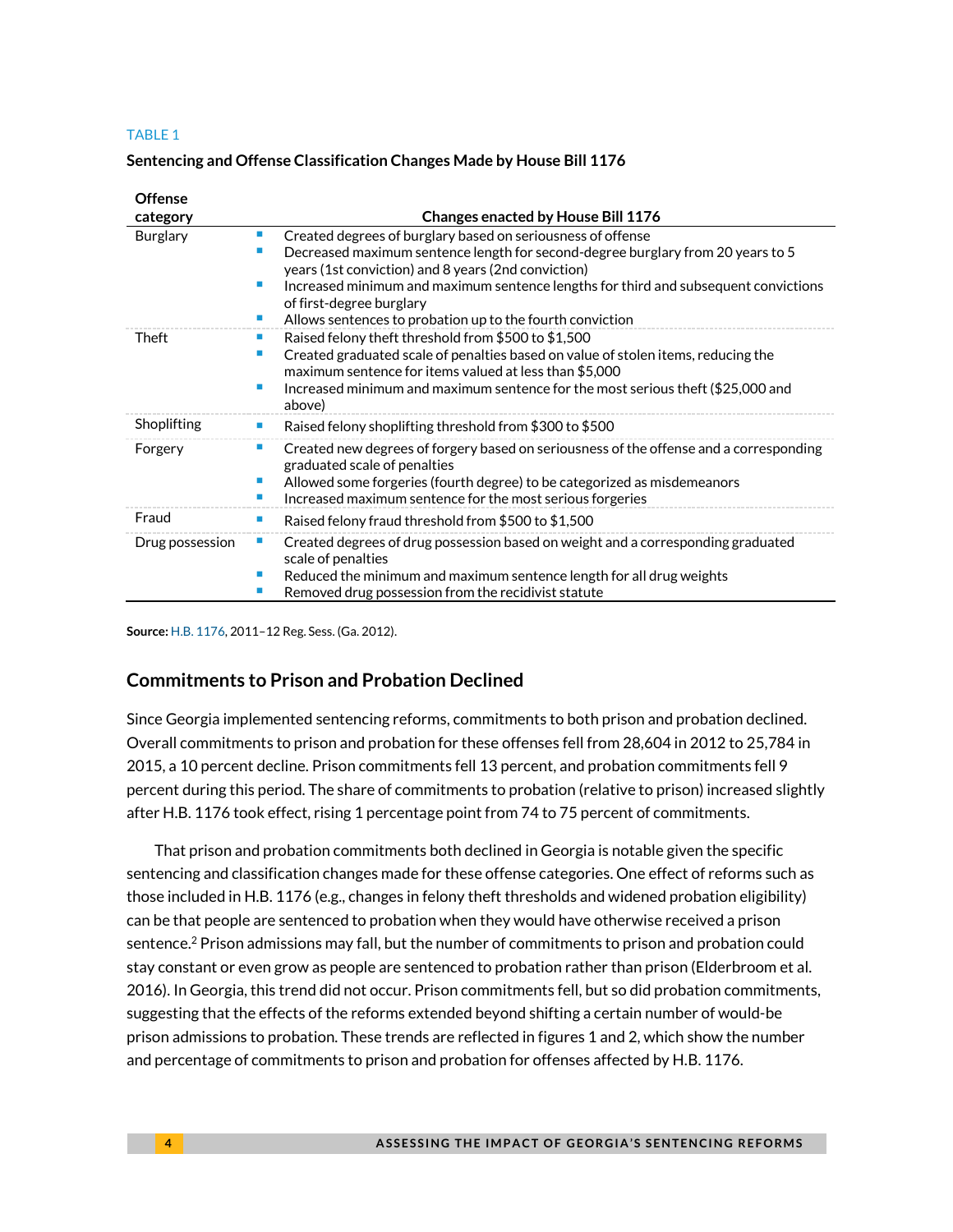#### FIGURE 1



#### **Commitment Trends for Offenses Affected by House Bill 1176: Number of Commitments**

**Source:** Urban Institute analysis of data provided by Applied Research Services Inc.



#### **Commitment Trends for Offenses Affected by House Bill 1176: Percentage of Commitments**



**Source:** Urban Institute analysis of data provided by Applied Research Services Inc.

The trend of declining commitments to both prison and probation held within four of the six offense categories we analyzed (table 2). Between 2012 and 2015, there were fewer commitments to prison and probation for burglary, forgery, fraud, and theft. Shoplifting commitments to both prison and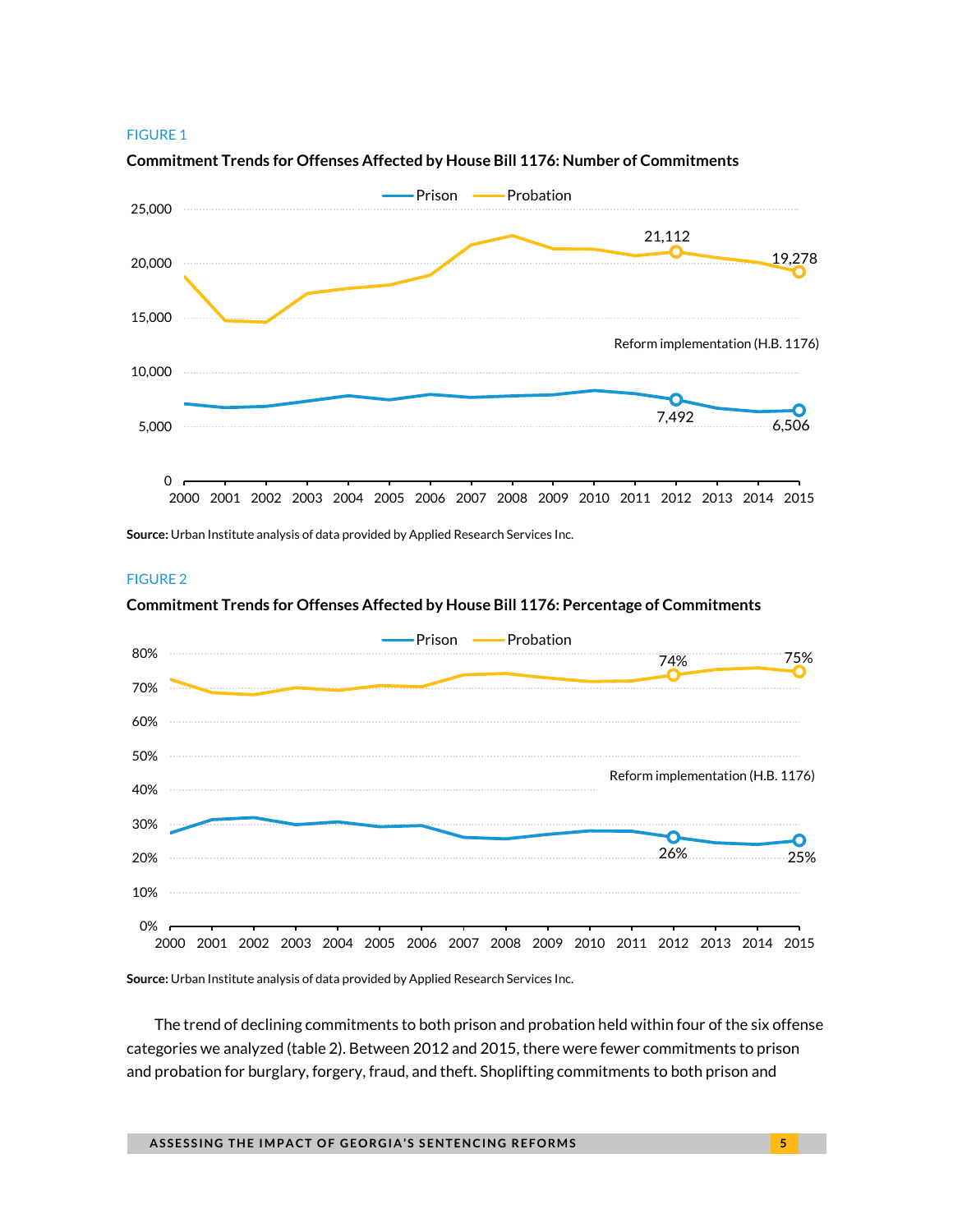probation rose. Prison commitments for drug possession stayed fairly steady while probation commitments increased.3

#### TABLE 2

|                 | <b>Prison Commitments</b> |       |           | <b>Probation Commitments</b> |        |          |
|-----------------|---------------------------|-------|-----------|------------------------------|--------|----------|
|                 | 2012                      | 2015  | Change    | 2012                         | 2015   | Change   |
| <b>Burglary</b> | 3.176                     | 2.840 | $-10.6%$  | 4.960                        | 4.483  | $-9.6%$  |
| Drug possesion  | 1.172                     | 1,170 | $-0.2%$   | 6.145                        | 7,658  | 24.6%    |
| Forgery         | 1.175                     | 667   | -43.2%    | 3.217                        | 1.824  | -43.3%   |
| Fraud           | 3                         | 2     | $-33.3\%$ | 70                           | 24     | $-65.7%$ |
| Shoplifting     | 395                       | 495   | 25.3%     | 1.135                        | 1.236  | 8.9%     |
| Theft           | 1.571                     | 1.332 | $-15.2\%$ | 5,585                        | 4.053  | $-27.4%$ |
| Total           | 7.492                     | 6,506 | $-13.2%$  | 21.112                       | 19.278 | $-8.7%$  |

#### **Commitments by Offense Type, 2012–15**

**Source:** Urban Institute analysis of data provided by Applied Research Services Inc.

#### **Prison and Probation Sentence Lengths Declined for Most Offenses**

Sentence lengths for people sentenced to prison and probation have declined after implementation of H.B. 1176. For most offense categories affected by the legislation, sentences have been getting shorter, on average, after more than a decade of consistent growth. Prison sentence lengths for burglary, drug possession, theft, and shoplifting declined between 2012 and 2016. Prison sentence lengths for fraud and forgery increased slightly (figure 3). Over the same period, probation sentence lengths declined for burglary, theft, forgery, and drug possession and increased for shoplifting and fraud (figure 4).

The largest decreases were among burglary and drug possession, the offenses with the highest number of admissions each year. Between 2012 and 2016, prison sentence length for burglary fell 6 percent, from 11.0 to 10.4 years. Probation sentences for burglary fell 9 percent, from 8.7 to 8.0 years. The declines in sentence length for drug possession were especially striking. In 2016, the average prison sentence for drug possession was 5.6 years, a 23 percent decline since 2012. The average probation sentence for drug possession fell 29 percent between 2012 and 2016 from 5.3 to 3.8 years.

These findings are notable given that they happened as overall commitments declined within many offense categories. When statutory changes are expected to divert cases to probation that otherwise would have resulted in a prison commitment, fewer prison commitments for less serious offenses could cause average sentence length for prison admission cohorts to rise. But sentence lengths became shorter for most offenses affected by H.B. 1176. Further, this changing landscape shortened probation sentences, indicating a systemwide shift toward less punitive sentencing for these offenses.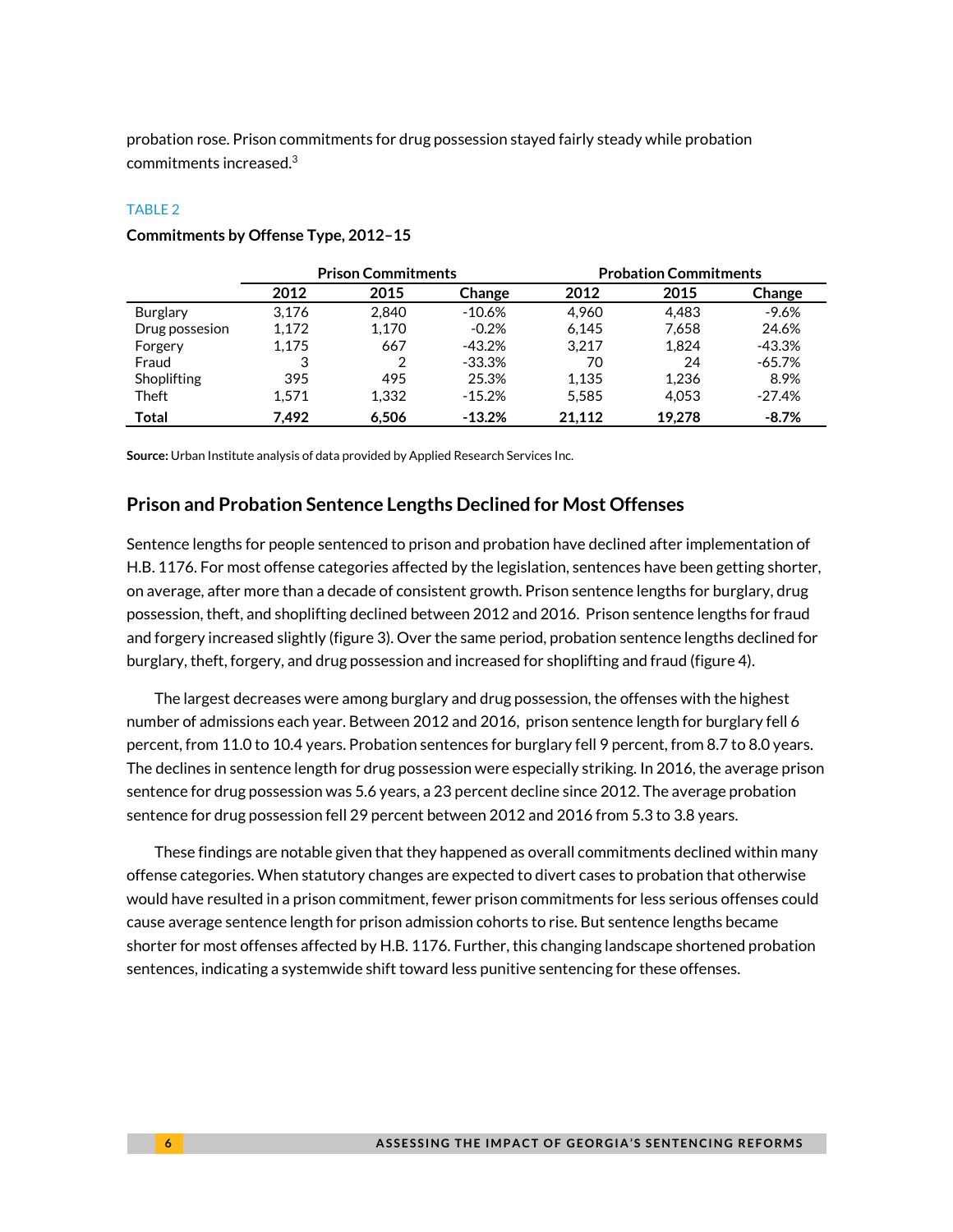#### FIGURE 3



#### **Mean Prison Sentence Length for Offenses Affected by House Bill 1176**

**Source:** Urban Institute analysis of data provided by Applied Research Services Inc.

**Note:** The number of fraud commitments is small (between 2 and 12 per year). Dramatic changes in average sentence length in this category are likely because ofthis small *n* size.

#### FIGURE 4

#### **Mean Probation Sentence Length for Offenses Affected by House Bill 1176**



**Source:** Urban Institute analysis of data provided by Applied Research Services Inc.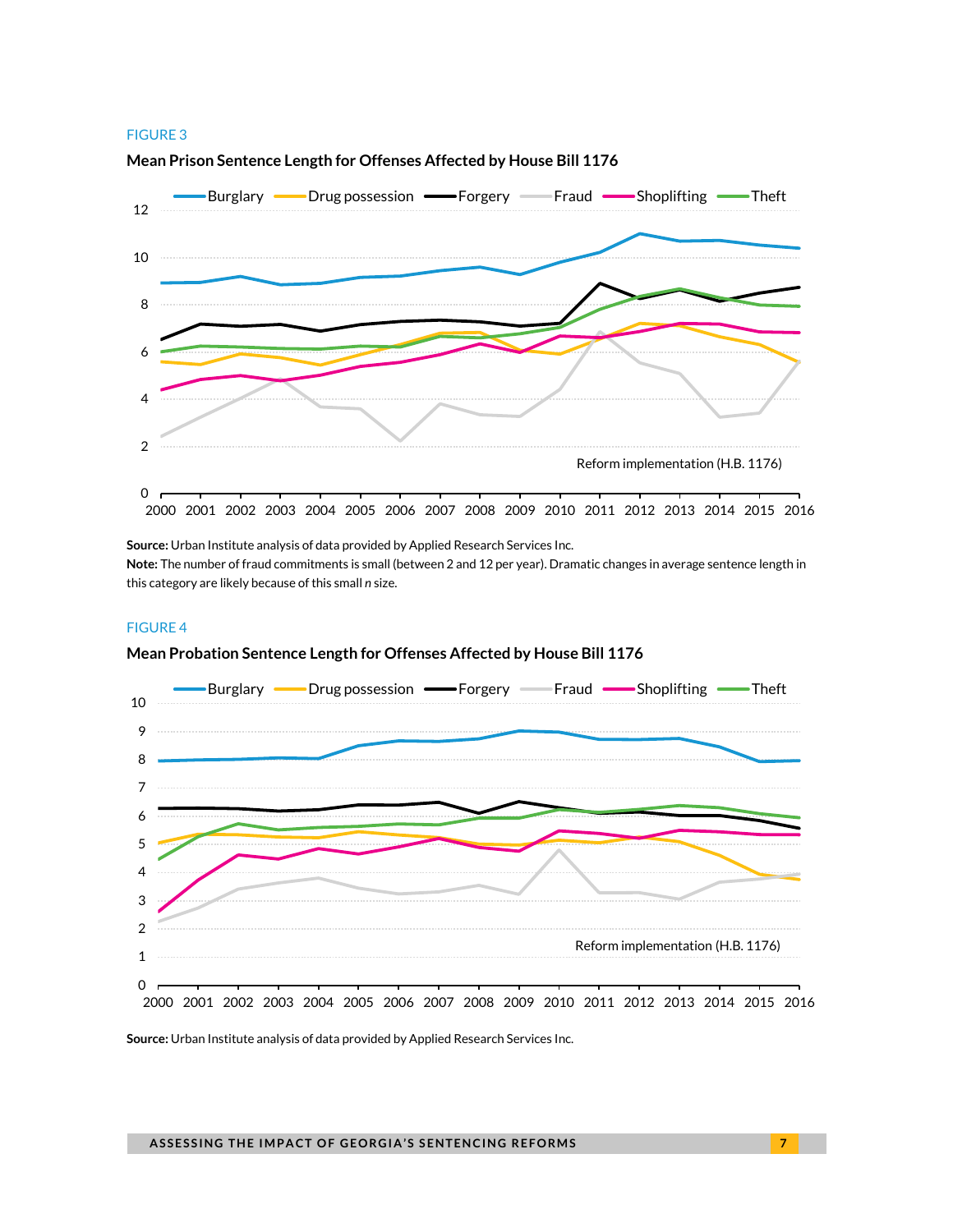### **Length of Stay in Prison Declined**

Preliminary analysis of exit trends for people in prison and on probation suggests people are serving less time in prison following H.B. 1176 implementation. Fewer people remained in prison after one, two, and three years for each postreform admission cohort compared with the 2012 (prereform) admission cohort (table 3). These trends largely held within specific offense types, too. For example, of people who were admitted to prison in 2013, 2014, and 2015 for burglary, drug possession, forgery, and theft, fewer remained in prison after one and two years compared with people who were admitted for the same offense in 2012.4

#### TABLE 3

|            | <b>Fiscal year</b> | Percentage Remaining in Prison |               |               |               |
|------------|--------------------|--------------------------------|---------------|---------------|---------------|
|            | cohort             | End of year 1                  | End of year 2 | End of year 3 | End of year 4 |
| Prereform  | 2000               | 77.2                           | 40.9          | 19.6          | 11.3          |
|            | 2001               | 76.5                           | 40.5          | 19.1          | 10.4          |
|            | 2002               | 81.3                           | 40.3          | 16.9          | 8.9           |
|            | 2003               | 79.7                           | 34.7          | 15.9          | 8.3           |
|            | 2004               | 81.3                           | 34.5          | 14.0          | 7.0           |
|            | 2005               | 80.2                           | 39.7          | 17.5          | 7.8           |
|            | 2006               | 82.4                           | 42.4          | 18.4          | 8.4           |
|            | 2007               | 84.4                           | 42.9          | 17.3          | 7.5           |
|            | 2008               | 83.8                           | 43.6          | 17.2          | 7.2           |
|            | 2009               | 85.0                           | 43.0          | 16.4          | 7.2           |
|            | 2010               | 79.9                           | 39.8          | 18.7          | 8.1           |
|            | 2011               | 84.5                           | 47.8          | 19.6          | 9.4           |
|            | 2012               | 83.4                           | 44.5          | 17.2          | 8.9           |
| Postreform | 2013               | 78.4                           | 37.9          | 16.3          |               |
|            | 2014               | 75.8                           | 37.5          |               |               |
|            | 2015               | 79.9                           |               |               |               |

#### **Trends in Length of Stay in Prison**

**Source:** Urban Institute analysis of data provided by Applied Research Services Inc.

Notably, similar trends held for people on probation. Compared with the 2012 admission cohort, people beginning probation after H.B. 1176 implementation tended to have their terms end earlier. Of those who started probation terms after the reforms took effect (the 2013, 2014, and 2015 cohorts), a lower percentage were still on probation after one, two, and three years compared with those who began probation in 2012 (table 4).<sup>5</sup> As with prison terms, these trends were largely consistent across offense categories. Among people sentenced to probation for burglary, drug possession, forgery, shoplifting, and theft, fewer people who began their probation terms in the years following reforms (2013–15) remained on probation after one and two years compared with the 2012 cohort. Trends for fraud were mixed.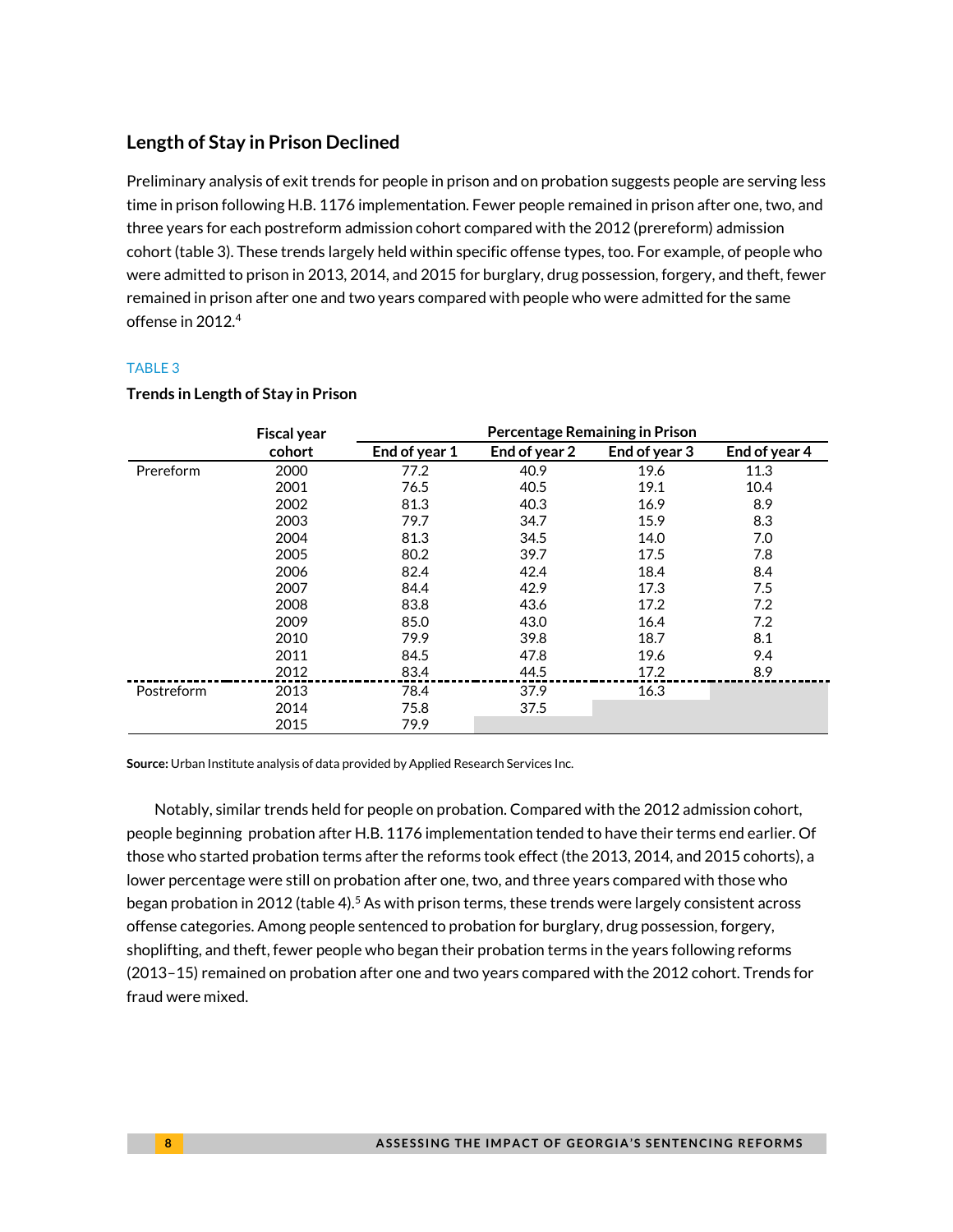#### TABLE 4

|            | <b>Fiscal year</b> |               | <b>Percentage Remaining on Probation</b> |               |               |
|------------|--------------------|---------------|------------------------------------------|---------------|---------------|
|            | cohort             | End of year 1 | End of year 2                            | End of year 3 | End of year 4 |
| Prereform  | 2000               | 92.2          | 67.9                                     | 52.9          | 40.8          |
|            | 2001               | 91.3          | 76.2                                     | 62.2          | 48.9          |
|            | 2002               | 90.7          | 78.5                                     | 65.0          | 52.0          |
|            | 2003               | 91.8          | 79.9                                     | 66.2          | 52.7          |
|            | 2004               | 91.1          | 79.7                                     | 65.7          | 51.9          |
|            | 2005               | 92.3          | 80.2                                     | 66.9          | 53.1          |
|            | 2006               | 93.4          | 82.3                                     | 68.6          | 54.3          |
|            | 2007               | 94.3          | 84.3                                     | 70.6          | 55.8          |
|            | 2008               | 94.2          | 84.1                                     | 71.5          | 55.9          |
|            | 2009               | 94.6          | 85.8                                     | 72.6          | 54.9          |
|            | 2010               | 95.8          | 85.5                                     | 71.0          | 54.8          |
|            | 2011               | 94.5          | 82.2                                     | 68.6          | 53.8          |
|            | 2012               | 92.7          | 82.2                                     | 69.9          | 56.4          |
| Postreform | 2013               | 91.0          | 81.2                                     | 68.9          |               |
|            | 2014               | 90.3          | 80.1                                     |               |               |
|            | 2015               | 91.1          |                                          |               |               |

#### **Trends in Length of Stay on Probation**

**Source:** Urban Institute analysis of data provided by Applied Research Services Inc.

### **Sentence Lengths for Burglary Convictions Diverged Based on Degree Classification**

House Bill 1176 changed how burglary offenses are classified, creating two degrees of burglary and adjusting sentencing requirements to tailor sentencing to offense severity.

Many burglary commitments remained unclassified through 2015, but the proportion of unclassified cases has declined steadily since implementation. Burglary commitments could be unclassified in 2015 for several reasons, including (1) delays in case processing leading to postreform prison admissions having prereform offense codes, (2) probation revocation admissions retaining an offense categorization from a prereform year, or (3) a delay in adopting the new classification policy, either in classification of offenses or in coding of cases in recorded data, by justice system actors.<sup>6</sup>

Most classified burglary cases were first-degree burglary. In 2015, 70 percent of classified prison burglary commitments and 67 percent of classified probation burglary commitments were classified as first degree. Following H.B. 1176 implementation, burglary commitments to prison and probation declined relative to 2012 levels. Between 2012 and 2015, total commitments to prison and probation for burglary fell from 8,136 to 7,323, a 10 percent decline.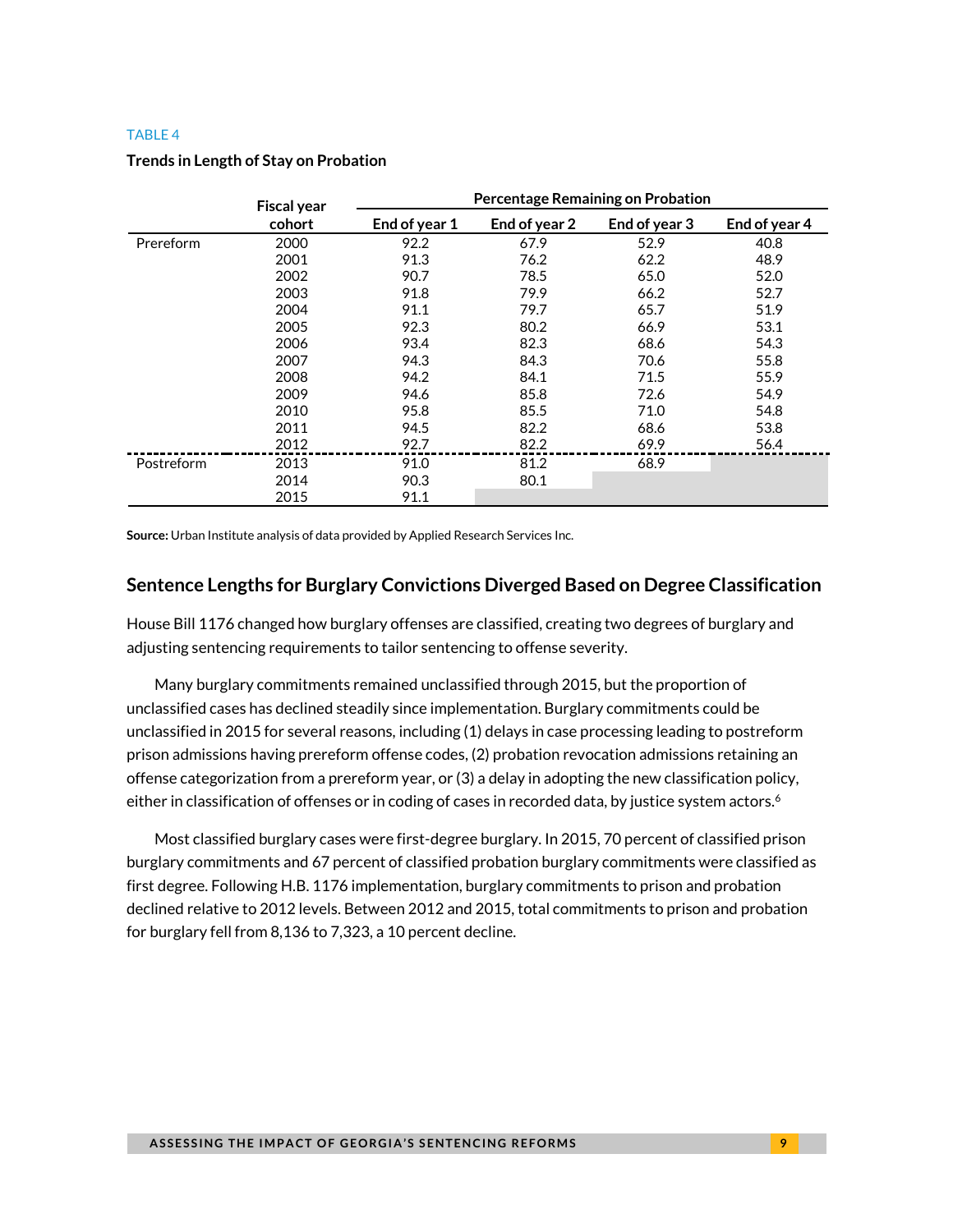#### FIGURE 5.A



#### **Trends in Classification of Burglary Commitments (Prison)**

**Source:** Urban Institute analysis of data provided by Applied Research Services Inc. **Note:** JRI = Justice Reinvestment Initiative.

#### FIGURE 5.B

#### **Trends in Classification of Burglary Commitments (Probation)**



**Source:** Urban Institute analysis of data provided by Applied Research Services Inc. **Note:** JRI = Justice Reinvestment Initiative.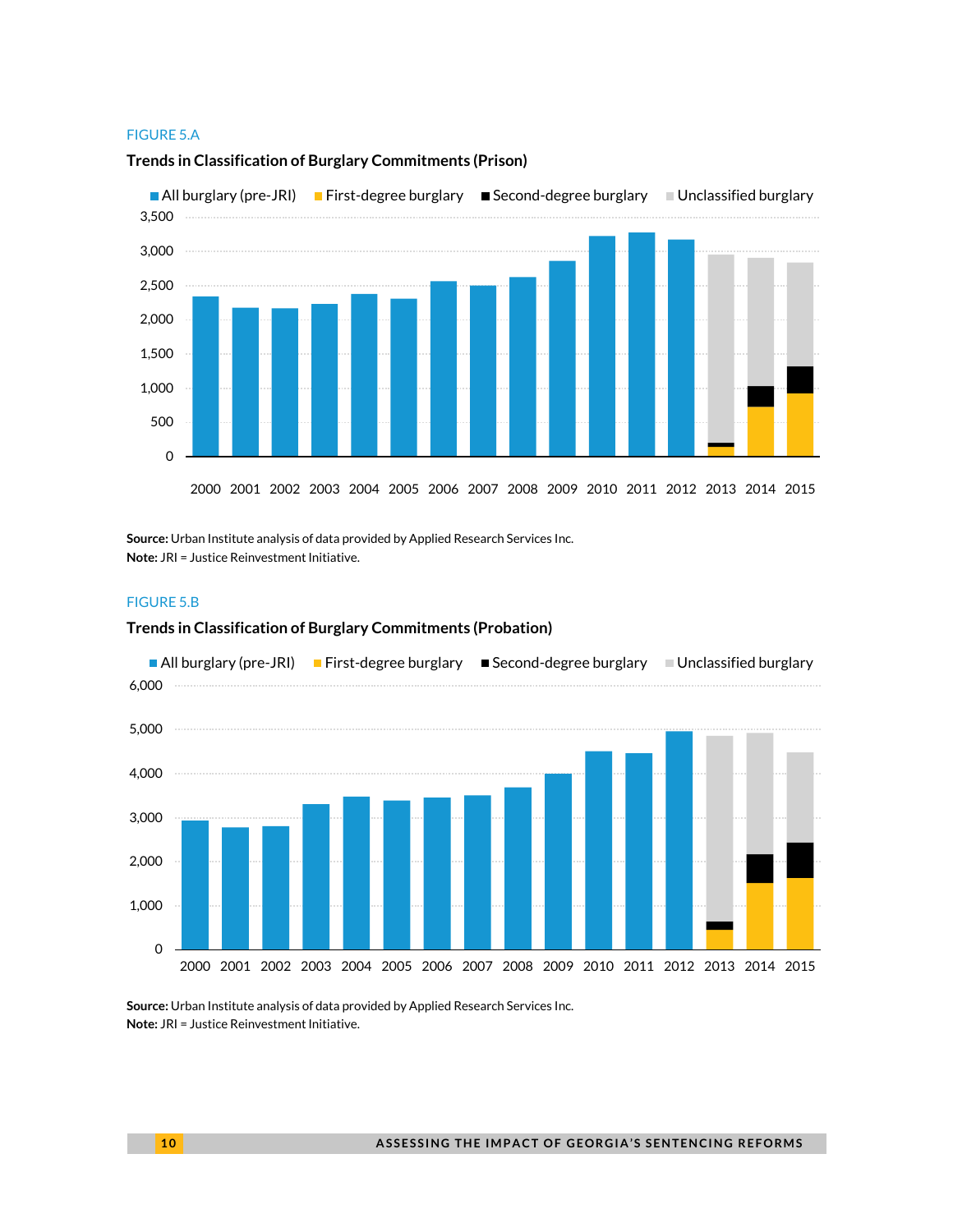We also analyzed trends in sentence length for the new burglary classifications. The mean sentence length for first-degree burglary is significantly higher than the mean sentence length for second-degree burglary. This is true for prison sentences and probation sentences. In 2016, the mean prison sentence for first-degree burglary was 11.9 years, and the mean prison sentence for second-degree burglary was 9.3 years. The mean probation sentence for first-degree burglary was 7.9 years, and the mean probation sentence for second-degree burglary was 5.8 years. Between 2012 and 2016, average sentence length for burglary fell from 11.0 to 10.4 years for prison sentences and from 8.7 to 8.0 years for probation sentences.

#### FIGURE 6



#### **Mean Sentence Length for Burglary Convictions by Degree (Prison)**

**Source:** Urban Institute analysis of data provided by Applied Research Services Inc.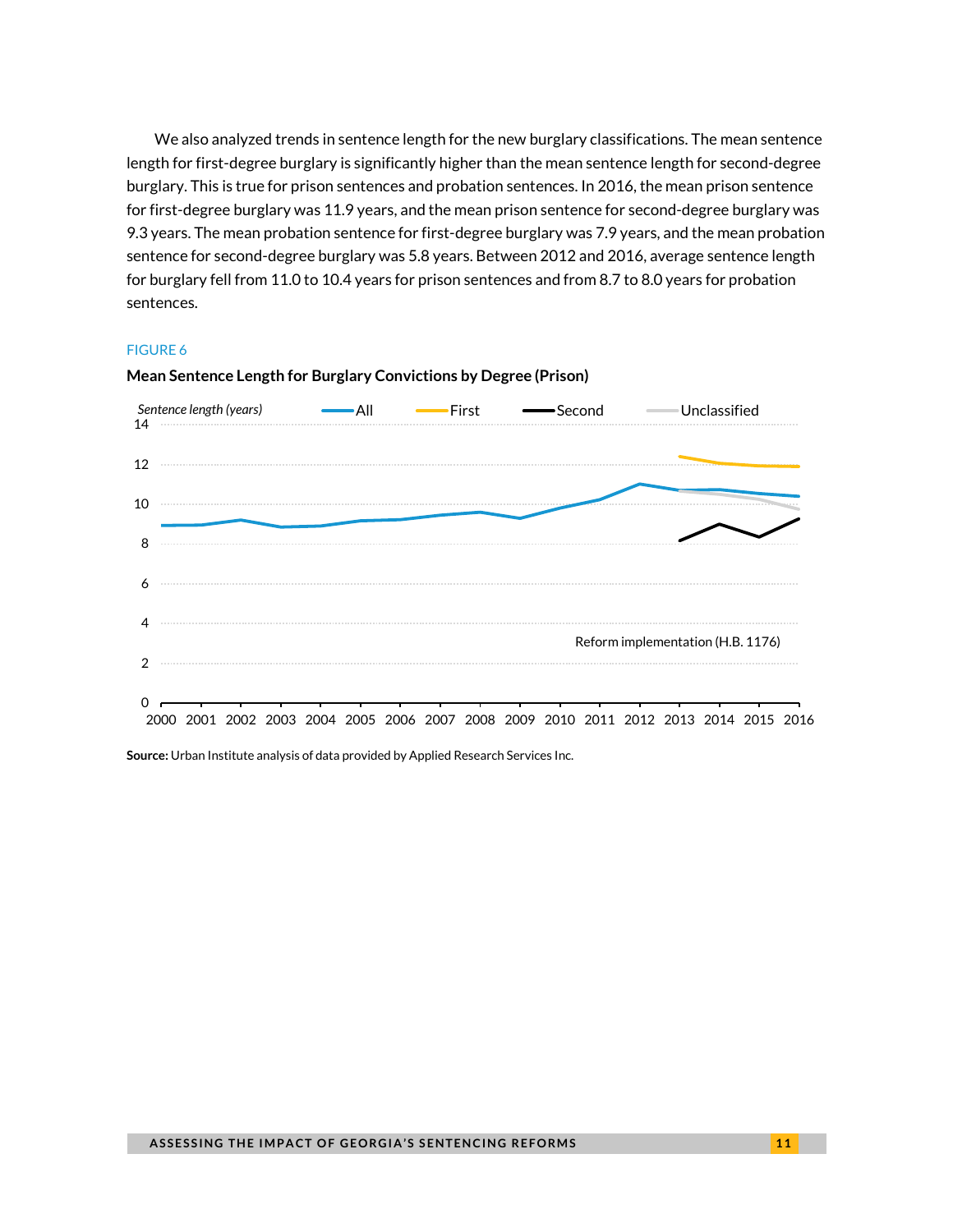#### FIGURE 7



**Mean Sentence Length for Burglary Convictions by Degree (Probation)**

**Source**: Urban Institute analysis of data provided by Applied Research Services Inc.

### Conclusion

Based on our analysis of commitments, sentence lengths, and time served, we see evidence of reduced incarceration for offenses affected by H.B. 1176 reforms. After the bill's passage, the number of probation commitments declined, as did admissions to prison. Mean prison and probation sentence lengths also declined for most offenses, and initial trends indicate a decline in time served in prison and on probation.

Our ability to draw conclusions about causal factors motivating these observed changes was limited because of data availability. Except for burglary, we could not distinguish among different degrees of offenses or observe trends specific to the newly created offense categories. Our data contained no information on the weight or quantity of drugs, making it impossible to differentiate between degrees of drug possession commitments. Furthermore, we could not classify commitments as felonies or misdemeanors, so we could only observe the effects of shifting felony thresholds through indirect measures, such as total commitments, sentence length, and time served. We also could not link arrest data to commitments data because there were no consistent coding systems or individual identifiers between these two datasets. This limited our ability to isolate sentencing reforms as the main driver of the changes we saw.

Although we focus on specific offense categories affected by changes in H.B. 1176, this bill was only one element of the state's efforts to reform its justice system through the Justice Reinvestment Initiative. The trends we observed in Georgia occurred within a broader context of significant policy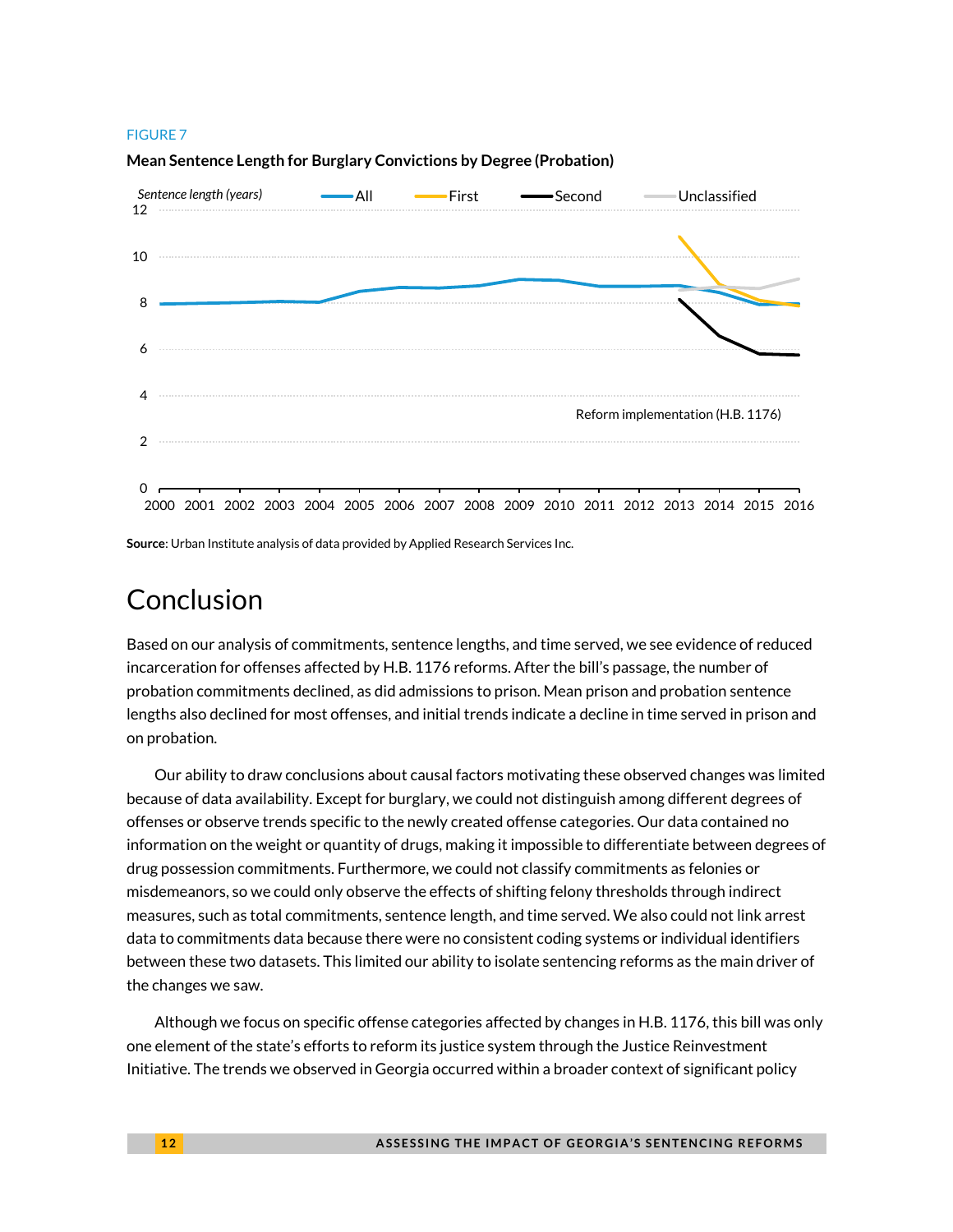change. In 2013, the state tackled juvenile justice reform through H.B. 242, which focused on reducing the number of youths, especially those charged with low-level offenses, housed in out-of-home facilities, instead diverting them to community-based alternative programs. In 2014, the state turned its focus to reentry, creating the Georgia Prisoner Reentry Initiative to reduce recidivism among formerly incarcerated people. Since then, Georgia has enacted other legislative reforms, including merging probation and parole into one state agency (H.B. 310) and strengthening the state's accountability courts (H.B. 328 and Senate Bill 367) (GCCJR 2017). The Council on Criminal Justice Reform has overseen implementation and made recommendations for new legislative priorities to tackle. Further analysis to evaluate these later policies and other aspects of H.B. 1176 that this brief could not assess directly (e.g., changes to Georgia's recidivist statute), will be valuable as the state moves forward with reforms.

As Georgia focuses on this issue through changes to policy and practice, broad, system-level indicators have shown signs of positive outcomes. By the end of 2016, the prison population had fallen 3.5 percent from its peak in 2012 (from 54,895 to 52,962). Annual commitments to prison fell 17.4 percent between 2010 and 2016 (from 21,841 to 18,035). The composition of the prison population by offense type has also shifted. The share of the prison population convicted of the most serious offenses rose from 58 percent in 2009 to 67 percent in 2017. The jail backlog has fallen 84 percent from a high of 5,338 in March 2009 to 818 in January 2016 (GCCJR 2017). Our findings add specificity to these broad trends, focusing only on offense categories directly affected by H.B. 1176 reforms.

Georgia is continuing to pursue criminal justice reform through legislation that will likely contribute to changes in the metrics we studied. For example, state officials anticipate that probation reforms included in Senate Bill 174, signed by the governor May 9, 2017, will further reduce time served on probation through behavioral incentive dates, which automatically trigger the end of some probation terms after three years. Analyzing and tracking outcomes will be essential as the state works on these issues.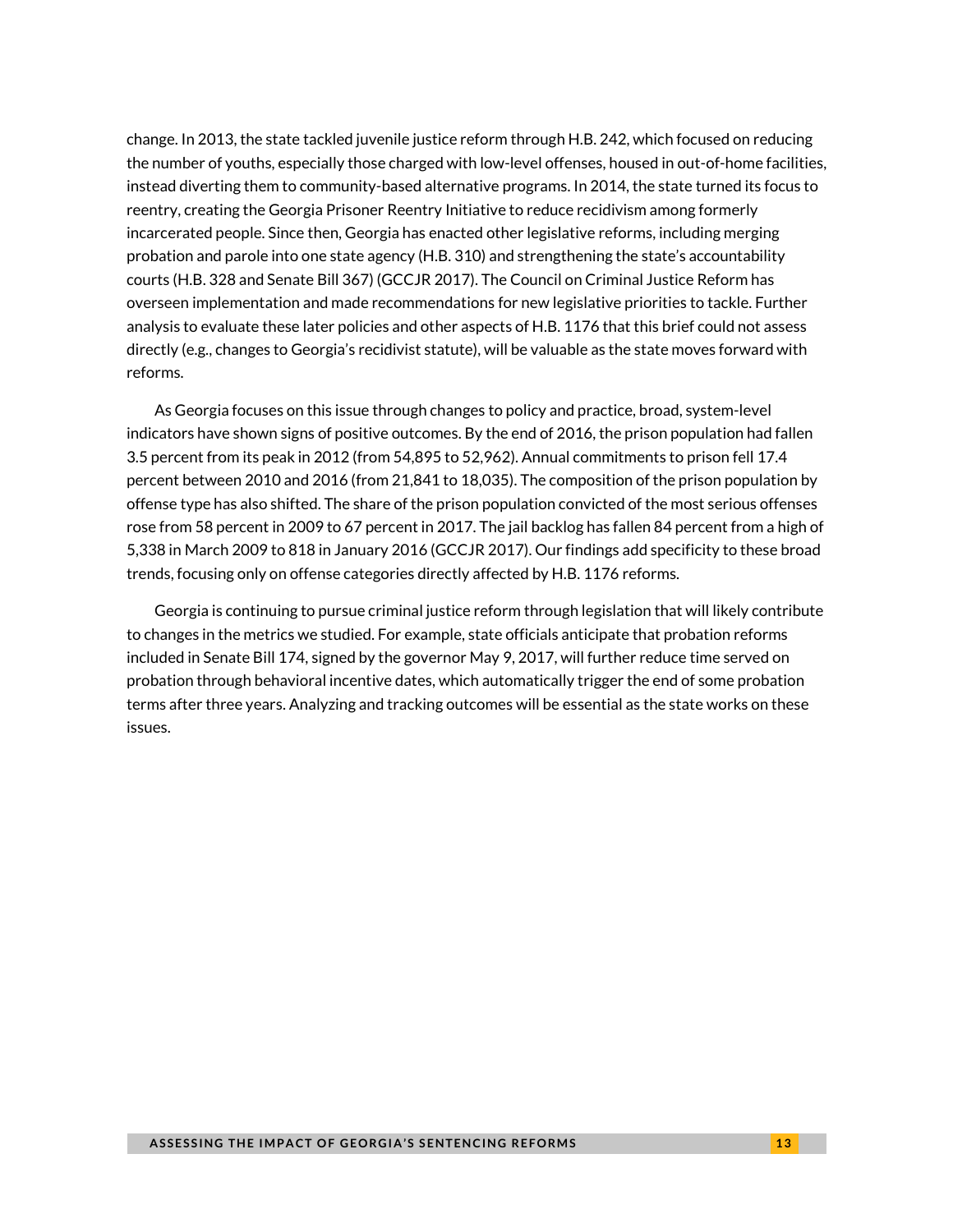# Appendix

### **Sentencing and Offense Classification Changes Made by H.B. 1176**

|                           | Pre-H.B. 1176                              |         |                                                              | Post-H.B. 1176                            |                                  |                                                                                                                                                |
|---------------------------|--------------------------------------------|---------|--------------------------------------------------------------|-------------------------------------------|----------------------------------|------------------------------------------------------------------------------------------------------------------------------------------------|
|                           | <b>Definition</b>                          |         | <b>Punishment</b>                                            | <b>Definition</b>                         |                                  | <b>Punishment</b>                                                                                                                              |
| <b>Burglary</b>           | 1st conviction<br>(any building)           | ш<br>П  | $1-20$ years<br>Probation eligible                           | 2nd degree<br>(nondwelling<br>building)   | п<br>п<br>п                      | 1st conviction: 1-5 years<br>2nd + conviction: 1-8 years<br>Probation eligible until 4th<br>conviction                                         |
|                           | 2nd conviction<br>(any building)           | п       | $2-20$ years<br>Probation eligible                           | 1st degree<br>(any building)              | ×<br>п<br>п<br>п                 | 1st conviction: 1-20 years<br>2nd + conviction: 2-20<br>years<br>3rd + conviction: 5-25<br>years<br>Probation eligible until 4th<br>conviction |
|                           | 3rd conviction<br>(any building)           | п       | $5 - 20$ years<br>Not probation eligible                     |                                           |                                  |                                                                                                                                                |
| Forgery                   | 2nd degree                                 | п       | $1-5$ years                                                  | 4th degree                                | $\mathcal{L}_{\mathcal{A}}$<br>п | 1st and 2nd convictions:<br>misdemeanor<br>3rd + convictions: felony,<br>$1-5$ years                                                           |
|                           | 1st degree                                 |         | $1 - 10$ years                                               | 2nd or 3rd<br>degree                      | п                                | $1-5$ years                                                                                                                                    |
|                           |                                            |         |                                                              | 1st degree                                | ш                                | $1-15$ years                                                                                                                                   |
|                           | $<$ \$500                                  | п       | Misdemeanor                                                  | ≤ $$1,500$                                | п                                | Misdemeanor                                                                                                                                    |
| <b>Theft</b>              | $$500+$                                    | П       | 1-10 years or<br>misdemeanor                                 | $$1,500-$<br>\$5,000                      | ×                                | 1-5 years or misdemeanor                                                                                                                       |
|                           |                                            |         |                                                              | $$5,000-$<br>\$25,000                     | $\mathcal{L}_{\mathcal{A}}$      | 1-10 years or<br>misdemeanor                                                                                                                   |
|                           |                                            |         |                                                              | $$25,000+$                                | $\mathcal{L}_{\mathcal{A}}$      | $2-20$ years                                                                                                                                   |
| <b>Drug</b><br>possession | Schedule I & II<br>narcotics: ay<br>amount |         | 1st conviction: 2-15 years<br>2nd+ conviction: 5-30<br>years | Schedule I & II<br>narcotics: < 1<br>gram | ш<br>п                           | $1-3$ years<br>3rd + convictions: Max.<br>penalty doubled                                                                                      |
|                           |                                            |         |                                                              | $1-4$ grams                               | $\mathcal{L}_{\mathcal{A}}$<br>п | $1-8$ years<br>3rd + convictions: Max.<br>penalty doubled                                                                                      |
|                           |                                            |         |                                                              | $4 +$ grams                               | ×<br>п                           | $1-15$ years<br>3rd + convictions: Max.<br>penalty doubled                                                                                     |
| <b>Shoplifting</b>        | ≤ $$300$<br>$$300+$                        | п<br>I. | Misdemeanor<br>$1 - 10$ years                                | $\leq$ \$500<br>$$500+$                   | п<br>п                           | Misdemeanor<br>$1-10$ years                                                                                                                    |
| Fraud                     | < \$100                                    | П       | Misdemeanor; fine ≤ \$500<br>and/or up to 1 year             | ~5500                                     | ×                                | Misdemeanor; fine ≤ \$500<br>and/or up to 1 year                                                                                               |
|                           | \$100-\$300                                | ш       | Misdemeanor; fine ≤<br>\$1,000 and/or up to 1 year           | \$500-\$1,000                             | $\mathcal{L}_{\mathcal{A}}$      | Misdemeanor; fine ≤<br>\$1,000 and/or up to 1 year                                                                                             |
|                           | \$300-\$500                                | ×       | High and aggravated<br>misdemeanor                           | $$1,000-$<br>\$1,500                      | $\mathcal{L}_{\mathcal{A}}$      | High and aggravated<br>misdemeanor                                                                                                             |
|                           | $$500+$                                    | I.      | Felony; fine \$500-\$5,000<br>and/or up to 3 years           | $$1,500+$                                 | ш                                | Felony; fine \$500-\$5,000<br>and/or up to 3 years                                                                                             |

**Source:** [H.B. 1176,](http://www.legis.ga.gov/legislation/en-US/Display/20112012/HB/1176) 2011–12 Reg. Sess. (Ga. 2012).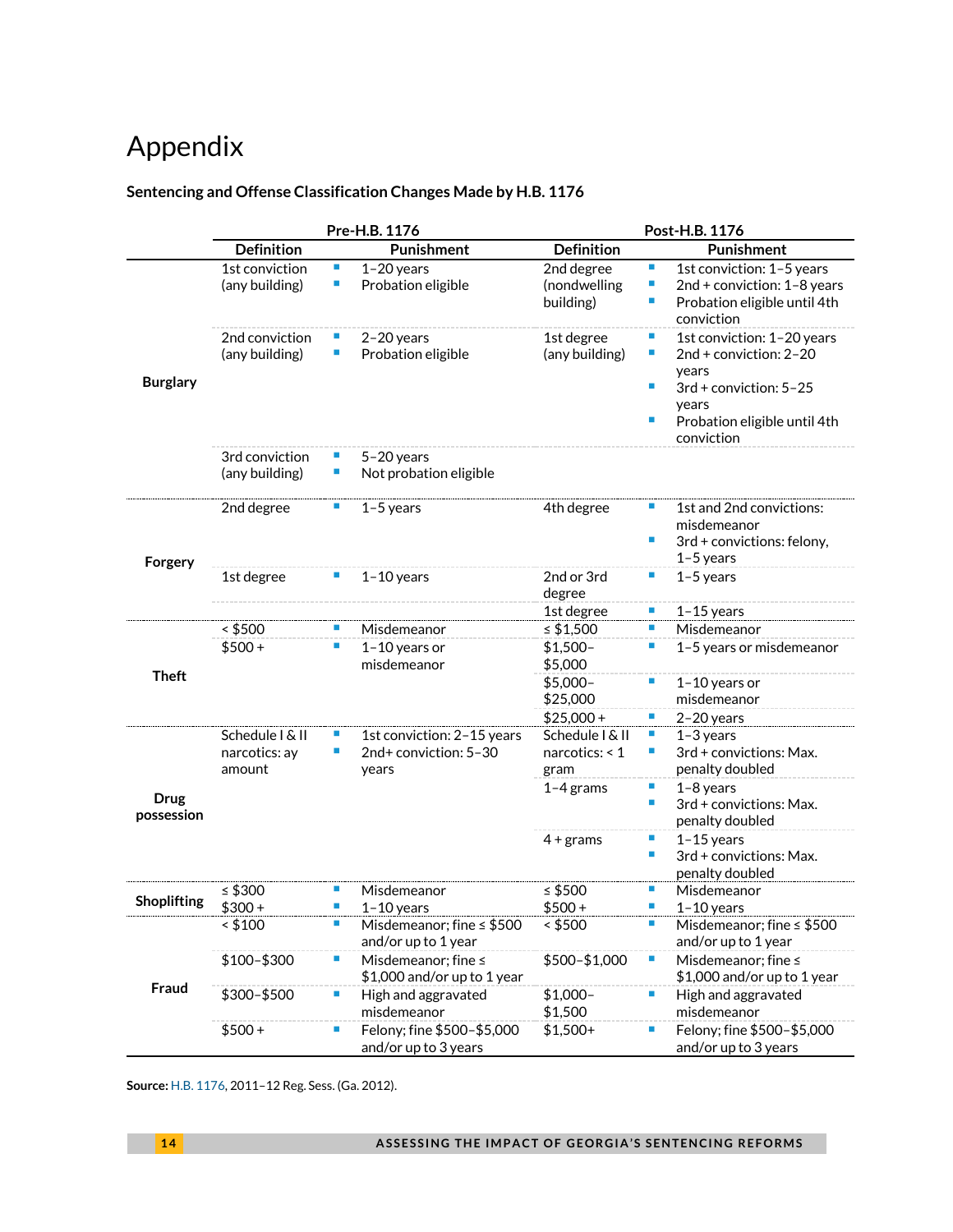### **Notes**

- <span id="page-14-0"></span>1. Select provisions related to drug possession did not take effect immediately and were scheduled to be implemented in 2013 or 2014.
- 2. We cannot distinguish between felony and misdemeanor commitments in the data, limiting our ability to evaluate the effect of the felony threshold.
- 3. One reason for the increase in shoplifting commitments may be a change in charging practices because of the reforms. The felony threshold for theft was raised to \$1,500, but the shoplifting threshold only increased to \$500. Compared with the shoplifting sentencing requirements, the post-H.B. 1176 requirements for theft place more restrictions on sentencing for the same value of items. It is possible that the rise in shoplifting commitments resulted in part from cases being charged as shoplifting that previously would have been theft.
- 4. Similar trends held for shoplifting, except that after one year, slightly more of the 2013 admission cohort remained in prison compared with the 2012 cohort. There were too few fraud cases to conduct a meaningful analysis.
- 5. We also considered that declines in prison time served could reflect a rise in time spent on probation as opposed to prison as part of a split sentence. Our analysis did not reveal evidence of this phenomenon. When we linked prison terms to subsequent probation terms and considered them as part of a single split sentence, the same trend in time served held as it did with separate prison and probation terms. The prison admission cohorts that we estimated to have split sentences who entered prison after H.B. 1176 implementation tended to end their entire term (prison plus probation) earlier, compared with prereform cohorts.
- 6. We conducted further analysis to test whether the large number of unclassified burglaries in postreform years was largely because of admissions for probation revocations coded with an offense code from a prereform year. Revocations could not be identified precisely in the data, but we estimated which cases were revocations based on existing variables and our own linking of prison and probation terms. When revocations were eliminated from the analysis, the fraction of cases still unclassified in 2015 declined significantly, but was not eliminated. This points to a confluence of factors affecting trends in burglary classification during early implementation of H.B. 1176. Offense codes carried over because of revocation admissions appear to have played a role, but other factors, such as the natural timing of case processing and delays in practice change, are likely to have affected burglary classification a few years after reform.

### References

- Elderbroom, Brian, Samuel Bieler, Bryce Peterson, and Samantha Harvell. 2016. ["Assessing the Impact of South](http://www.urban.org/research/publication/assessing-impact-south-dakotas-sentencing-reforms-justice-reinvestment-initiative)  [Dakota's Sentencing Reforms."](http://www.urban.org/research/publication/assessing-impact-south-dakotas-sentencing-reforms-justice-reinvestment-initiative) Washington, DC: Urban Institute.
- GCCJR (Georgia Council on Criminal Justice Reform). 2014. *[Report of the Georgia Council on Criminal Justice Reform](https://dcs.georgia.gov/sites/dcs.georgia.gov/files/related_files/site_page/2013-GA-Council-on-Criminal-Justice-Reform.pdf)*. Atlanta: GCCJR.
- ———. 2016. *[Report of the Georgia Council on Criminal Justice Reform](https://gov.georgia.gov/sites/gov.georgia.gov/files/related_files/document/GA%20Council%20on%20Criminal%20Justice%20Reform_2016%20Report_Final.pdf)*. Atlanta: GCCJR.
- ———. 2017. *[Report of the Georgia Council on Criminal Justice Reform](https://csgjusticecenter.org/wp-content/uploads/2017/02/JR-in-GA_Report-of-the-Council-on-CJ-Reform.pdf)*. Atlanta: GCCJR.
- La Vigne, Nancy G., Samuel Bieler, Lindsey Cramer, Helen Ho, Cybele Kotonias, Debbie Mayer, Dave McClure, Laura Pacifici, Erika Parks, Bryce Peterson, and Julie Samuels. 2014. *[Justice Reinvestment Initiative State](http://www.urban.org/research/publication/justice-reinvestment-initiative-state-assessment-report)  [Assessment Report](http://www.urban.org/research/publication/justice-reinvestment-initiative-state-assessment-report)*. Washington, DC: Urban Institute.
- Pew Center on the States. 2012. "2012 Georgia Public Safety Reform: Legislation to Reduce Recidivism and Cut Corrections Costs." Washington, DC: The Pew Charitable Trusts.
- SCCJRG (Special Council on Criminal Justice Reform for Georgians). 2011. ["Report of the Special Council on](http://www.legis.ga.gov/Documents/GACouncilReport-FINALDRAFT.pdf)  [Criminal Justice Reform for Georgians."](http://www.legis.ga.gov/Documents/GACouncilReport-FINALDRAFT.pdf) Atlanta: SCCJRG.
- ———. 2012. "Georgia H.B. [1176: Summary of Provisions from the Report of the Special Council on Criminal Justice](http://static1.1.sqspcdn.com/static/f/1176392/17483196/1333549778370/Georgia-HB-1176-Corrections-Reform-Summary.pdf?token=OBRgx39rRKBFGhbMmC7Hp5CREBI%3D)  [Reform."](http://static1.1.sqspcdn.com/static/f/1176392/17483196/1333549778370/Georgia-HB-1176-Corrections-Reform-Summary.pdf?token=OBRgx39rRKBFGhbMmC7Hp5CREBI%3D) Atlanta: SCCJRG.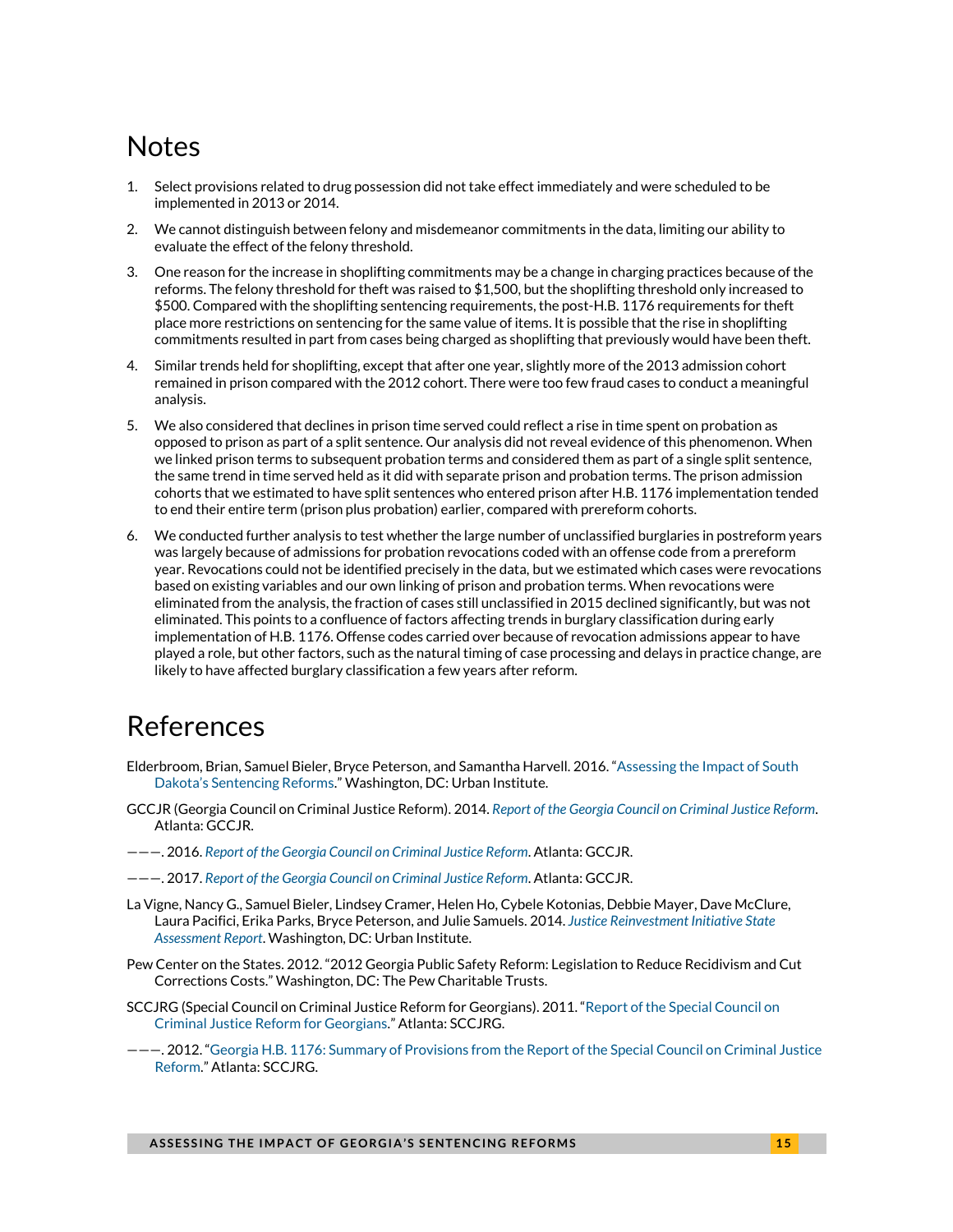# About the Authors



**Elizabeth Pelletier** is a research associate in the Justice Policy Center at the Urban Institute, where she works on projects related to mass incarceration and criminal justice reform. Before joining Urban, Pelletier researched education policy as a Fulbright grantee at the University of Toronto. She graduated from the College of William and Mary with a BA in public policy and film studies.



**Bryce Peterson** is a senior research associate in the Justice Policy Center. His research focuses on correctional policy, children of justice-involved parents, and technological interventions in criminal justice settings. His work has been funded by the National Institute of Justice, the National Institute of Corrections, and the Bureau of Justice Assistance, among other funders. He received his PhD in criminal justice from the John Jay College/The Graduate Center, City University of New York.



**Ryan King** is a senior fellow in the Justice Policy Center, where he works on sentencing and corrections issues with a focus on mass incarceration. His objective is to produce high-quality empirical research on the impact of sentencing and corrections policies at the state and federal level and to work with policymakers, practitioners, and community advocates to identify strategies that assist in the pursuit of a fair, effective, and rational criminal justice system.